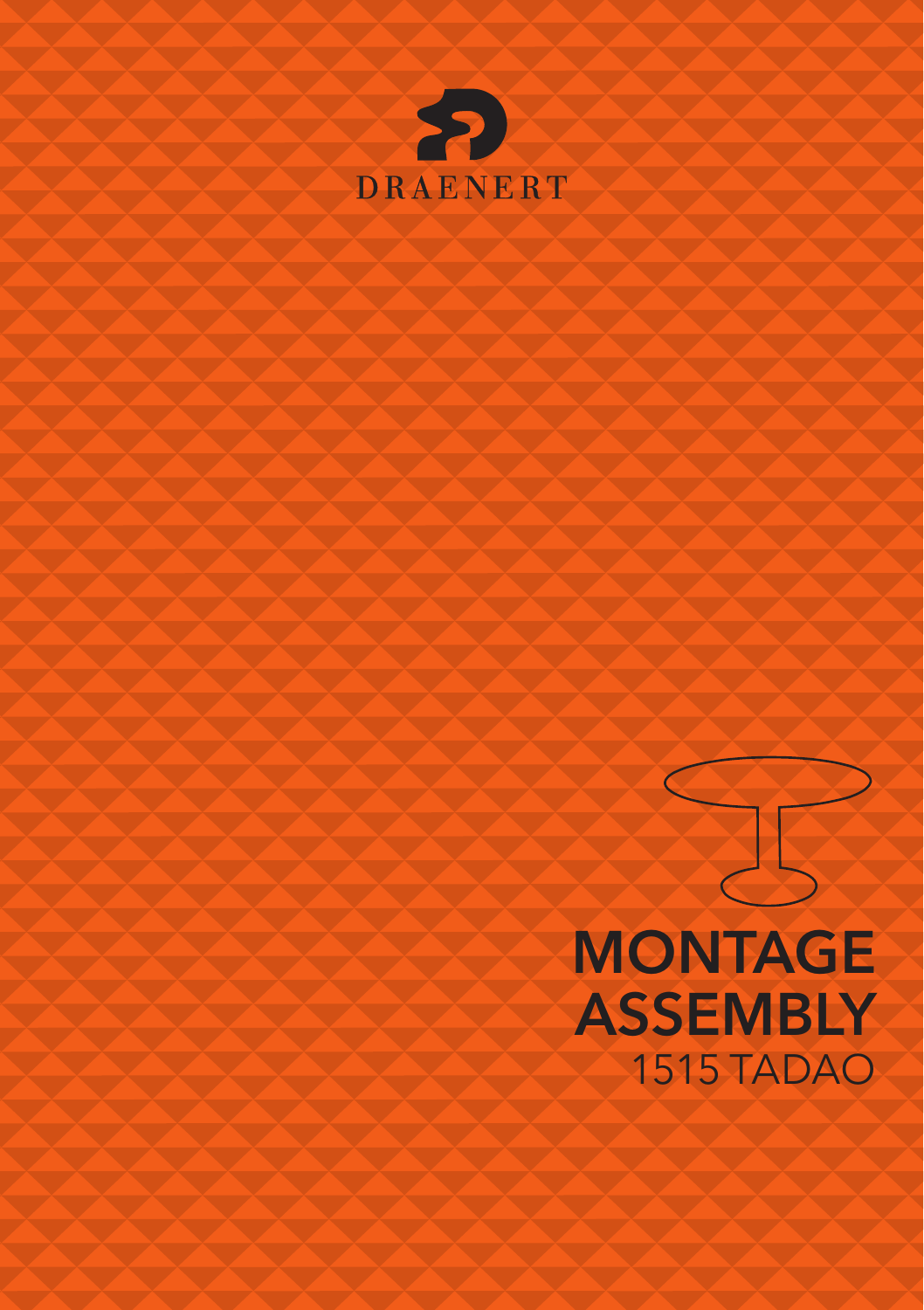

## 1515 TADAO

#### CONTENT OF DELIVERY

(remains with the customer)

- 1 pedestal
- 1 inner table top
- 1 outer table ring
- 2 plastic guides
- 1 compression spring
- 77 precision balls
- 6 cylinder head screws
- grease
- material information
- care product

### PERSONS REQUIRED FOR ASSEMBLY: 3 PERSONS



Please unpack all parts carefully and position the pedestal of the table in its final place.



1 I Place all precision balls into the groove of the turned center part and apply slightly some grease on the balls.

Put one of the both plastic guides with thicker socket ahead into the central hole and insert the COMPRESSION SPRING (A).

2 I NOTICE The table has been set in the factory and is marked with marking points on the table tops and at the base. Lift the inner table top carefully and evenly and thread the ROD (B) of the glued-on support part into the cylinder or socket of the pedestal.



**3 I** Every precaution must be taken in the next step, that the outer table ring does not collide with the inner top (there is only a gap of 1 mm!) Lift the outer table top ring carefully over the inner table top plate and place it on the pedestal, that the 6 metal support parts are aligned with the 6 holes in the support arms of the pedestal. The markings on the metal support parts and on the 6 holes on the arms must match!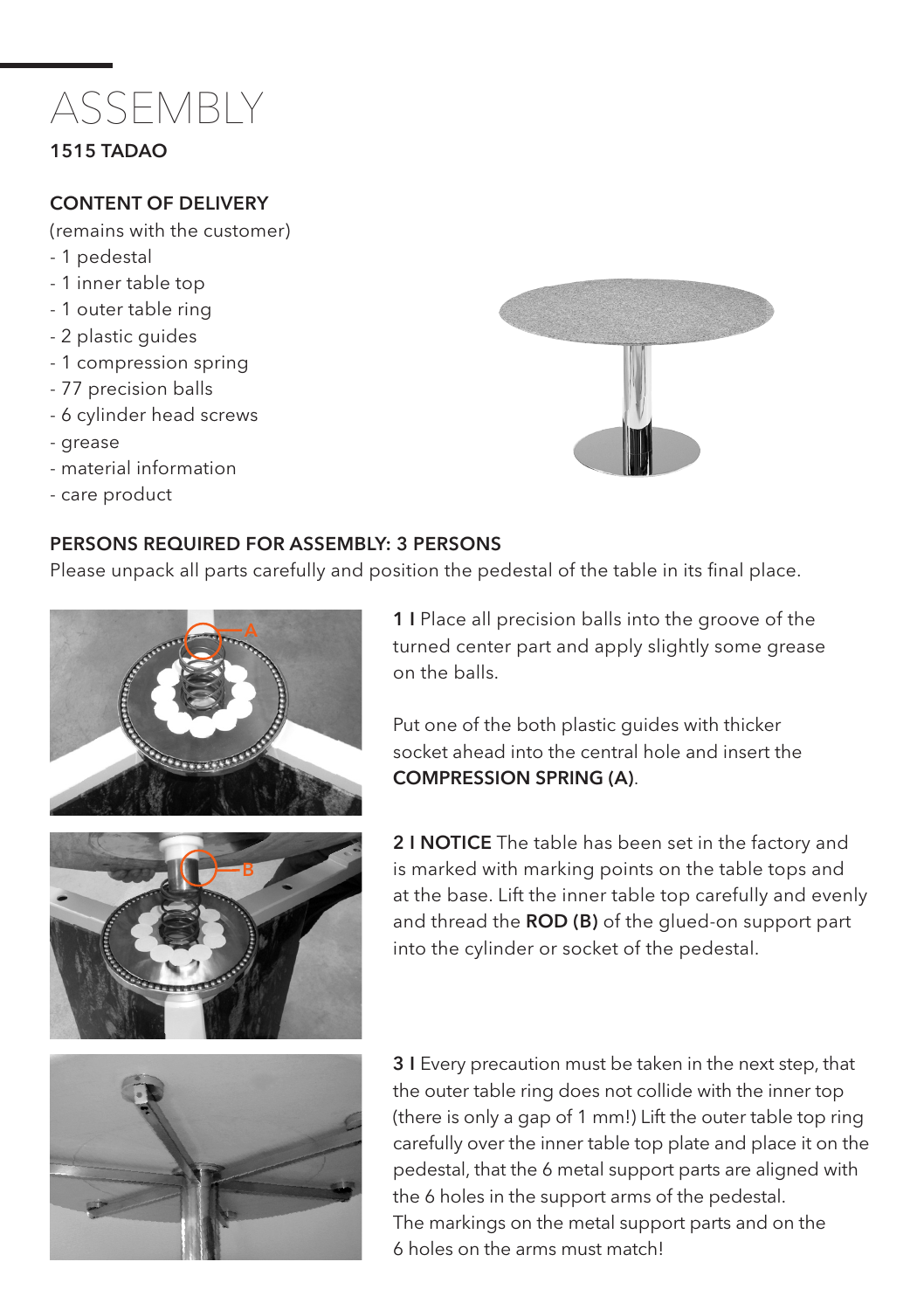

4 I Screw-in the 6 cylinder head screws into the outer holes of the braces from below and fasten the metal support parts in this way. Do not over-tighten the screws, hand-tight is quite sufficient.

NOTICE While tightening the screws, pay attention to the table top. The table top shall under no circumstances be deformed or lifted in the center.

The table is now ready assembled.

# OPERATION

Now the inner table top can be rotated by 360°.

# CARE

The table is maintenance-free. For the care of the different stone types please see the according material information.

# INSTRUCTIONS FOR MOVING THE TABLE

For moving the completely assembled table, never carry it on the projecting edge of the table top. The stone tops may break. Please use wooden bars, which must be set under the support arms of the table top. But it is recommendable to disassemble the table.

### **REMOVAL**

For a removal of the table, the table tops must be disassembled and transported well protected and packed. The table tops must be transported separately and in the upright position. A horizontal transport inevitably leads to a breakage of the table tops!